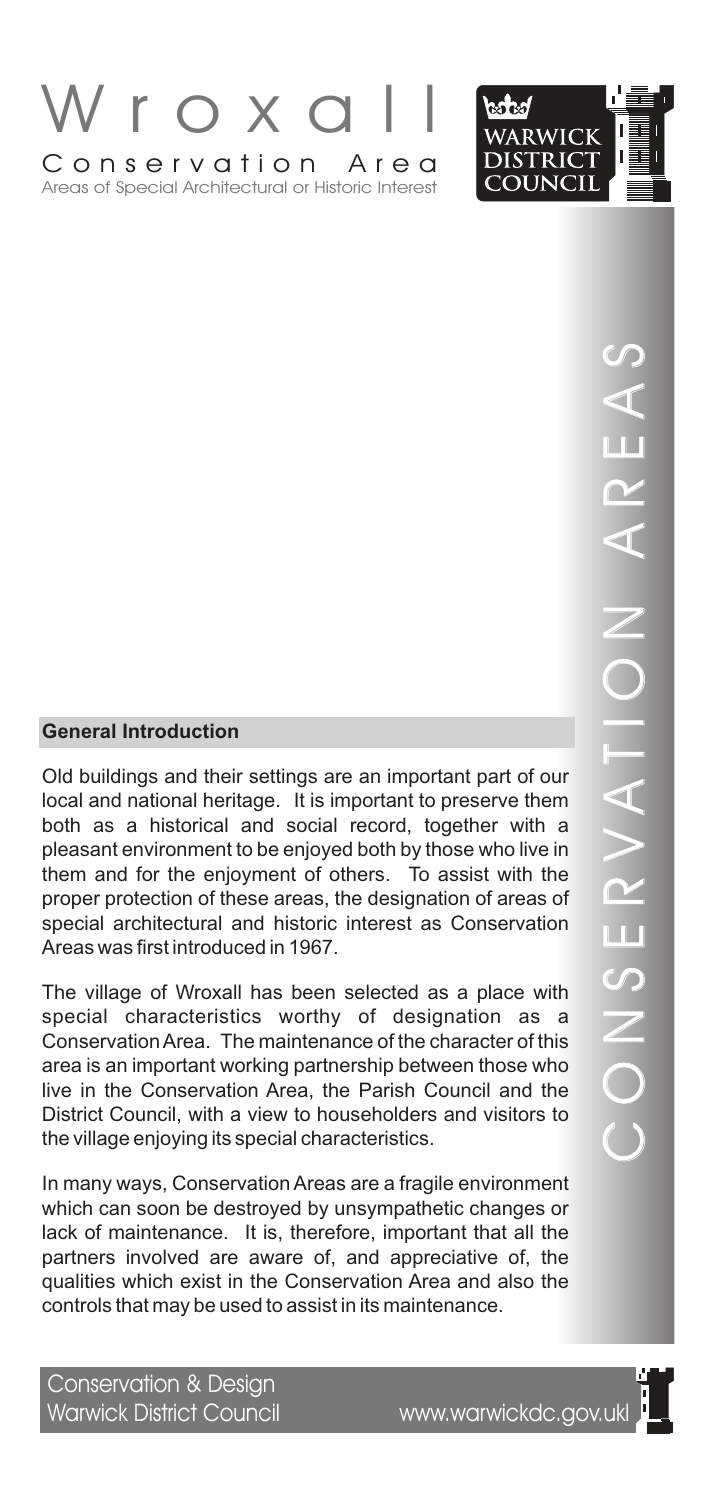

Conservation Area Boundary. **•** Listed buildings

This small publication has been designed to give a brief introduction to the Conservation Area by looking at its historical background, its characteristics and identifying those areas which need to be preserved or enhanced. General information is also given in the leaflet to enable those who live in the Conservation Area to both enjoy this privilege and also to understand how to seek further advice when it is needed.

# **Wroxall Conservation Area**

The area designated as a Conservation Area in Wroxall is outlined on the map above. The Conservation Area in Wroxall was designated in 1993 and extended in 2001.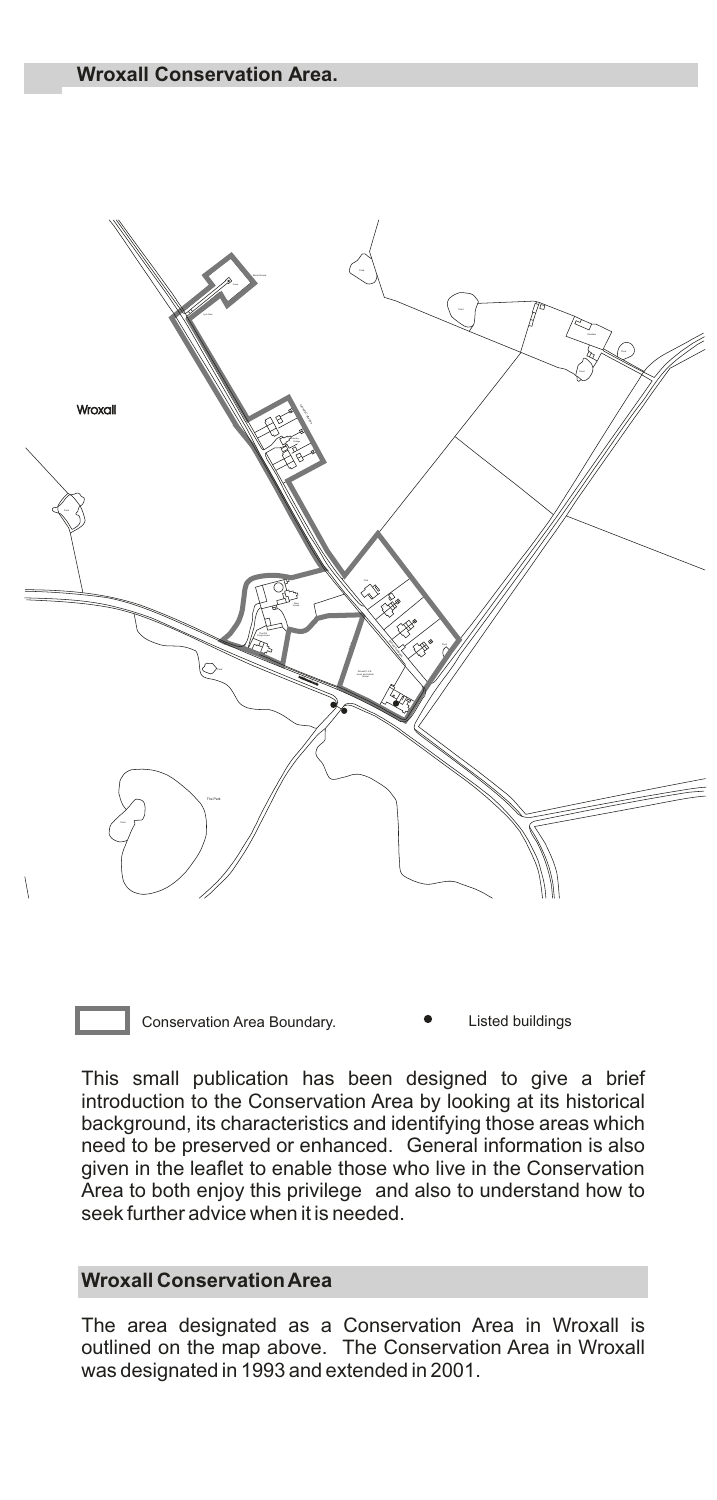# **Listed Buildings**

There is one property which is statutorily protected as Listed Buildings within the Wroxall Conservation Area. This is Wroxall Village School (now Wren Hall) and School House. Because this building is of high architectural and historic interest, it is among the top 2% of buildings in England statutorily protected. Any works to a Listed Building which affect its character or appearance will require Listed Building Consent. Certain repair works may be eligible for grant aid. Further information concerning Listed Buildings may be obtained from the District Council's Conservation staff. This however does not mean that the buildings are not of significant interest as a whole group. Although the houses provided by Wroxall Abbey Estate do not fall within the present criteria for listing they are considered to be of significant merit to warrant a level of protection to ensure that as a group there original features are maintained. This level of protection is to be provided in the form of an Article 4 direction, whereby planning permission is required to change any windows in the properties covered by the direction together with other specified modifications to the properties. All buildings within the Wroxall Conservation area are to be covered by the direction and further information is available from the Conservation and Design Section of Warwick District Council.

#### **Areas included within the Conservation Area**

The following areas are included within the Wroxall Conservation Area. If you are unclear whether or not your house is included in the Conservation Area please contact the Conservation staff at Warwick District Council.

Wren Hall, The Old forge House, Grass House, The Cemetery, School Cottages and Laundry Cottages.

## **Scheduled Monuments, Historic Parks and Sites of Special Scientific Interest**

There are no Scheduled Ancient Monuments, Historic Parks or Sites of Special Scientific Interest with the Wroxall Conservation Area. However, the nearest areas designated as such to Wroxall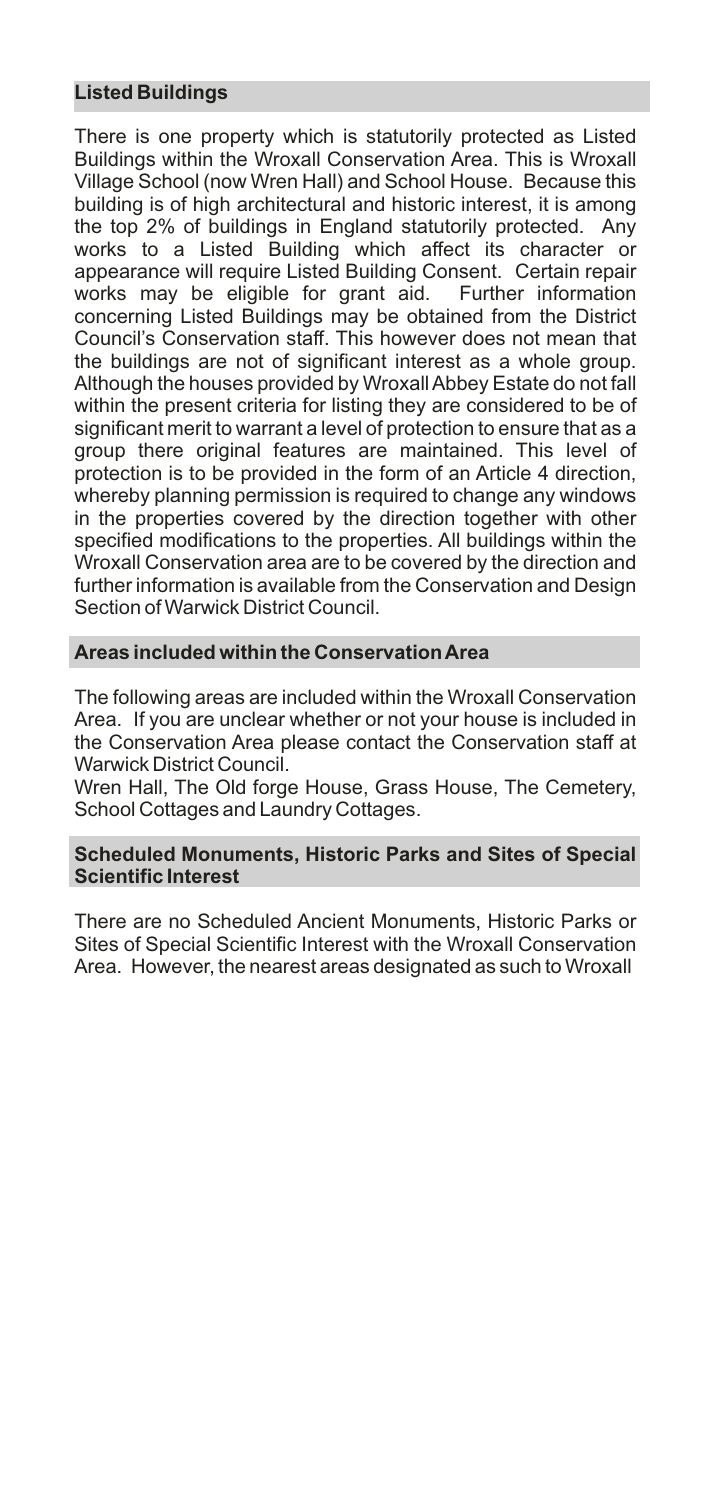Is Wroxall Abbey Grounds which are listed grade II in the English Heritage register of parks and gardens and the remains of St Leonards Priory in grounds of Wroxall Abbey, which is Scheduled Ancient Monument.

In certain instances, works within the Conservation Area adjacent to the boundary of one such area of Special Interest may need to be considered in the context of the location of the specially designated area.

# **Historical Background**

The parish of Wroxall was originally owned by the church. There is no reference to the village in the doomsday book. The Abbey was founded by Hugh Fitz Richard towards the end of Henry I's reign. The exact date of the foundation has been obscured by its reputed origins. It was believed to have been founded in gratitude to Saint Leonard, whose holy intercession resulted in the miraculous transportation of Hugh Fitz Richard from his incarceration by the Saracens in the holy land, back to his home. Historians, using various contemporary charters, believe that the legend holds a certain degree of truth, and are able to place the foundation as 1141, as suggested by Dugdale and Leland, and point to that a charter of 1150 that reveals a more accurate reference to its origins. The Village remained under control of the church until the dissolution, when the land was granted by Henry VIII to Richard Andrews and Leonard Chamberlain, who subsequently passed the ownership over to Robert Burgoyne in 1542. Part of the Priory was pulled to construct a mansion during Elizabeth I's reign. The Burgoyne family then held Wroxall manorial estate for 169 years, during time which its decedents fought under the royalist banner during the civil war, and held positions as High Sheriff of Warwickshire in 1631, and MP for Warwick in 1641. The premature death of the heir in 1713 saw the Wroxall estate pass to the famous architect Sir Christopher Wren, although the Wrens did not live in the house until the fifth Christopher Wren returned from India in 1812, and extensively restored both Church and House. The estate was further improved by his son-in-law Chandos Hoskyns Wren, who enhanced the park to its current landscape. On his death, the estate was sold to James Dugdale, who demolished the old house and built a new one in 1861. In 1863, the village was also rebuilt, together with the estate workers cottages. From 1936 to 1995, the Abbey was used as a private girls' school. Lady Millard, a descendant of James Dugdale is the present owner of Wroxall Estate. The Abbey buildings are now used as a hotel.

## **Character of Conservation Area**

The character of Wroxall Conservation Area is very much defined by the 19th century estate village developments, by the Wroxall Abbey estate. None of the houses in the village are listed and therefore, the maintenance of the character of these buildings is paramount to the character of the conservation area. The introduction of UPVC or modern windows would soon destroy this important character. The village is wholly constructed of brick with decorative polychromatic features. The cottages have distinctive windows and doors and chimney details. The Conservation Area bounds the single road through the village leading to the cemetery and including Laundry cottages and the cottages around the school, together with the Old forge House.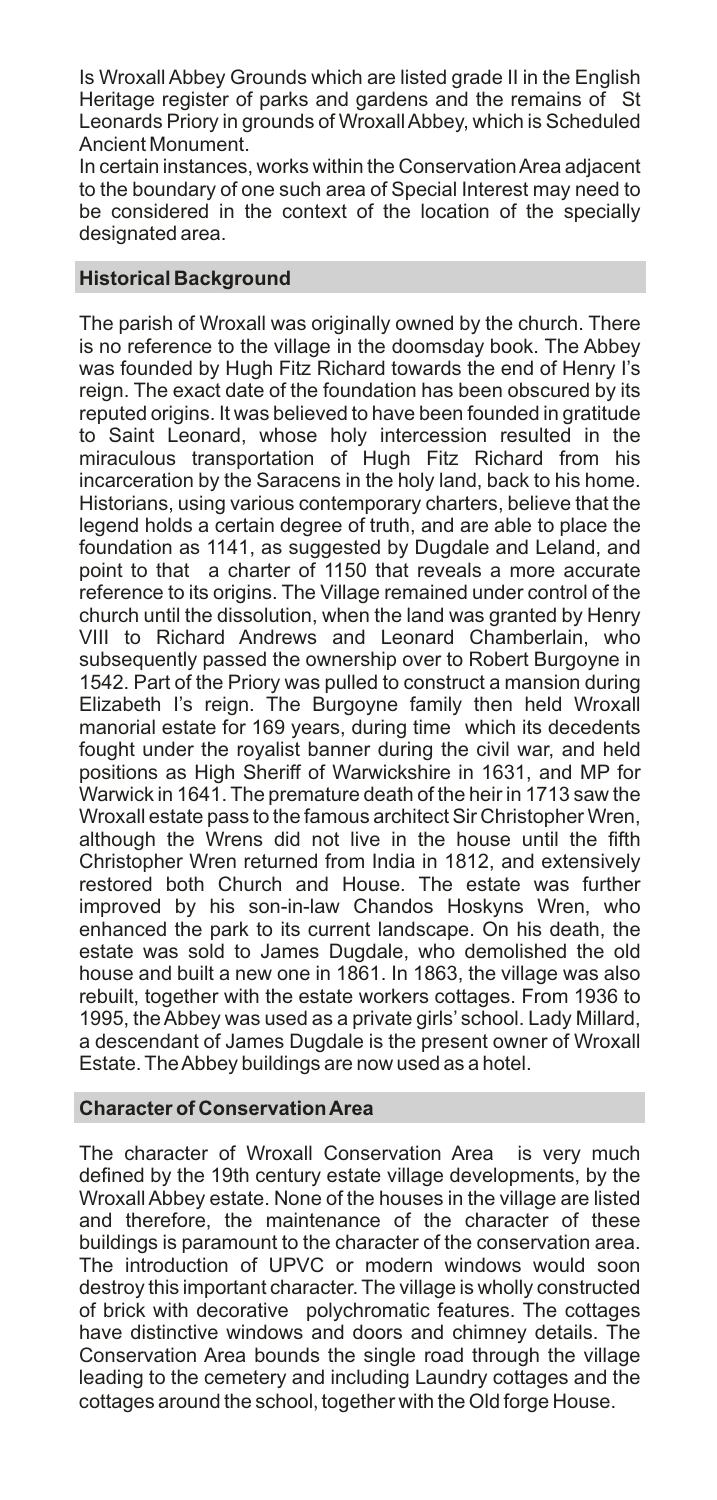The boundary treatment on all of the houses is important to the character of the Conservation area, together with field boundaries leading to the cemetery. This road is also characterised by the avenue of Chestnut trees which continue beyond the cemetery. The former School and School House form an important entrance into the Conservation Area and any developments in this area should enhance in particular the later extensions to the school together with the distinctive School House and Wren Hall. The Old Forge House and Gas House have a separate character with their own grounds which again should be maintained. Laundry Cottages form a separate group of cottages away from the main groups of cottages but are of equal importance in historical terms. The small cemetery beyond is an interesting 19th century detached village cemetery provided by the Wroxall Abbey Estate and necessitated by the Village Church being within the grounds of the Abbey, therefore, not easily accessible by villagers. There is a distinctive Lych Gate and small stone cross, together with important tree groupings within the cemetery. The former playground to the school is an important open space across which the village cottages are viewed from the main road.

## **Important Views**

The groupings of the cottages form the most important views within the Conservation Area, together with the view across the fields to The Old Forge House. The important views out of the Conservation area are past the cemetery down the avenue of chestnuts and across the main road to the tree belt which form the boundary of the Wroxall Abbey grounds.

# **What does Conservation Area Designation Mean?**

The formal definition of a Conservation Area within the Planning (Listed Buildings and Conservation Areas) Act 1990 is "an area of special architectural historic interest, character or appearance of which it is desired to preserve or enhance". The designation of a Conservation Area has several formal consequences which includes:-

- The demolition of all complete buildings and certain parts of buildings within Conservation Areas is controlled, requiring Conservation Area consent from the District Council.
- It is an offence to cut down, uproot, lop, top or wilfully damage or destroy any tree in a Conservation Area, except with the consent of the District Council.
- The amount of permitted development "that which can be built without planning permission" is more limited in a Conservation Area and additional limitations apply to the display of advertisements.



Planning Services PO Box 2178 Planning Services<br>PO Box 2178<br>Riverside House, Milverton Hill Royal Leamington Spa. CV32 5QH Switchboard: 01926 450000 Fax: 01926 456542 Royal Leamington Spa. CV32<br>Switchboard: 01926 450000<br>Fax: 01926 456542